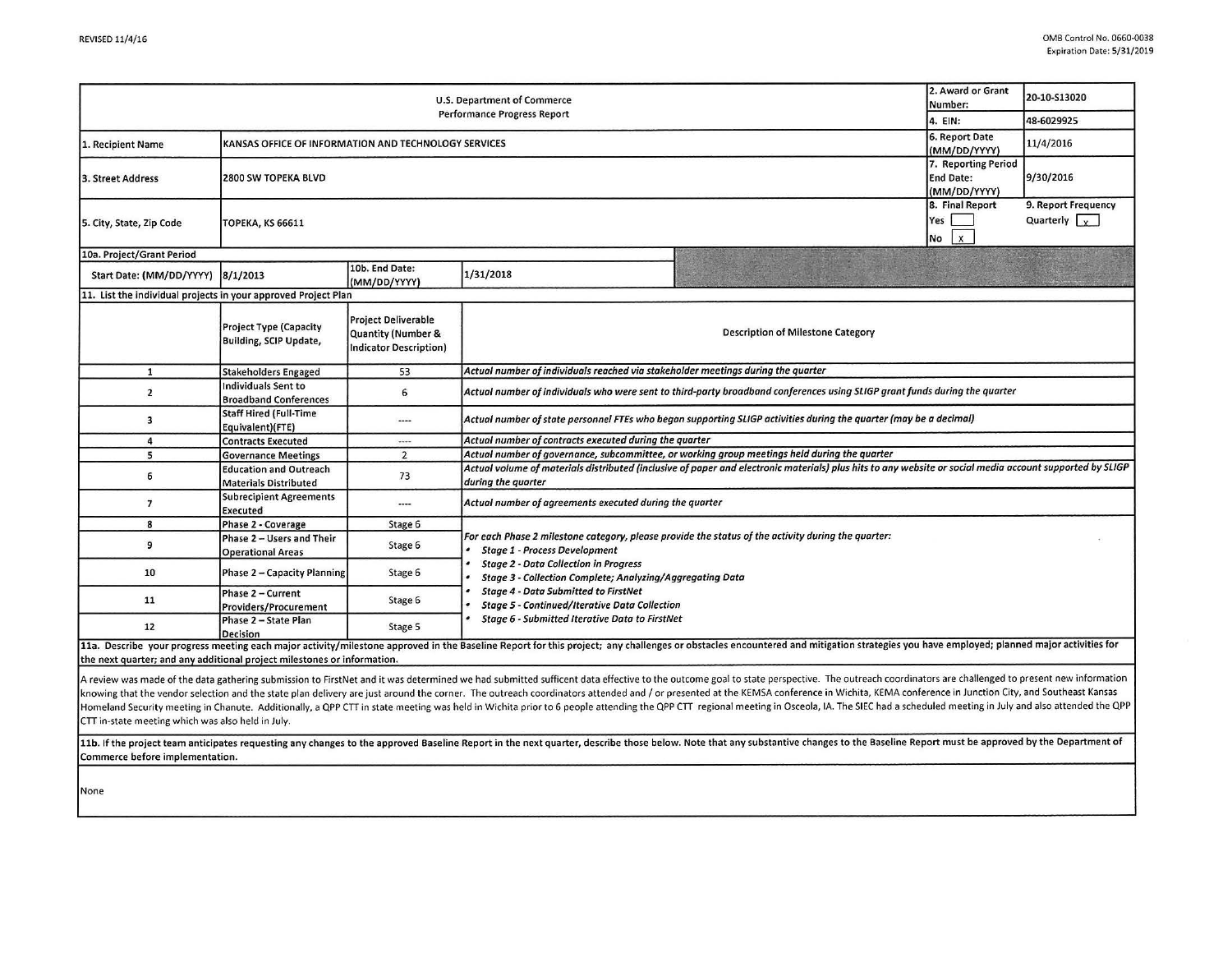| 11c. Provide any other information that would be useful to NTIA as it assesses this project's progress.                                                    |                               |  |                                                      |                      |                               |                   |                 |                                         |                                          |  |
|------------------------------------------------------------------------------------------------------------------------------------------------------------|-------------------------------|--|------------------------------------------------------|----------------------|-------------------------------|-------------------|-----------------|-----------------------------------------|------------------------------------------|--|
| No comments this quarter.                                                                                                                                  |                               |  |                                                      |                      |                               |                   |                 |                                         |                                          |  |
| 11d. Describe any success stories or best practices you have identified. Please be as specific as possible.                                                |                               |  |                                                      |                      |                               |                   |                 |                                         |                                          |  |
| A subcommittee of the SIEC has been hard at work developing a checklist for State Plan delivery for the SIEC review.                                       |                               |  |                                                      |                      |                               |                   |                 |                                         |                                          |  |
| 12. Personnel                                                                                                                                              |                               |  |                                                      |                      |                               |                   |                 |                                         |                                          |  |
| 12a. If the project is not fully staffed, describe how any lack of staffing may impact the project's time line and when the project will be fully staffed. |                               |  |                                                      |                      |                               |                   |                 |                                         |                                          |  |
| 12b. Staffing Table - Please include all staff that have contributed time to the project. Please do not remove individuals from this table.                |                               |  |                                                      |                      |                               |                   |                 |                                         |                                          |  |
| <b>Job Title</b>                                                                                                                                           | FTE%                          |  | Project (s) Assigned                                 |                      |                               |                   |                 |                                         |                                          |  |
| <b>SWIC</b>                                                                                                                                                | 0.54                          |  | Provide oversight of all SLIGP activities            |                      |                               |                   |                 |                                         |                                          |  |
| <b>OEC Trainer</b>                                                                                                                                         | 0.00                          |  | Dissemination of SLIGP information to general public |                      |                               |                   |                 |                                         |                                          |  |
| <b>OEC Trainer</b>                                                                                                                                         | 0.00                          |  | Dissemination of SLIGP information to general public |                      |                               |                   |                 |                                         |                                          |  |
| Outreach Coordinator                                                                                                                                       | 1.00                          |  | Education and outreach of PSBN to general public     |                      |                               |                   |                 |                                         |                                          |  |
| Outreach Coordinator                                                                                                                                       | 1.00                          |  | Education and outreach of PSBN to general public     |                      |                               |                   |                 |                                         |                                          |  |
| <b>Grant Administrator</b>                                                                                                                                 | 1.00                          |  | Administer SLIGP grant                               |                      |                               |                   |                 |                                         |                                          |  |
| 13. Subcontracts (Vendors and/or Subrecipients)                                                                                                            |                               |  |                                                      |                      |                               |                   |                 |                                         |                                          |  |
| 13a. Subcontracts Table - Include all subcontractors. The totals from this table must equal the "Subcontracts Total" in Question 14f.                      |                               |  |                                                      |                      |                               |                   |                 |                                         |                                          |  |
| Name                                                                                                                                                       | <b>Subcontract Purpose</b>    |  | Type<br>(Vendor/Subrec.)                             | RFP/RFQ Issued (Y/N) | Contract<br>Executed<br>(Y/N) | <b>Start Date</b> | <b>End Date</b> | <b>Total Federal Funds</b><br>Allocated | <b>Total Matching Funds</b><br>Allocated |  |
| <b>KUCR</b>                                                                                                                                                | GIS, data processing, mapping |  | Vendor                                               | N.                   | Y                             | 7/21/2015         | 8/31/2015       | \$32,155.00                             | \$0.00                                   |  |
| <b>KUCR</b>                                                                                                                                                | GIS, data processing, mapping |  | Vendor                                               | N.                   | Y                             | 10/26/2015        | 12/31/2015      | \$25,495.00                             | \$0.00                                   |  |
|                                                                                                                                                            |                               |  |                                                      |                      |                               |                   |                 |                                         |                                          |  |
|                                                                                                                                                            |                               |  |                                                      |                      |                               |                   |                 | \$57,650.00                             |                                          |  |
| 13b. Describe any challenges encountered with vendors and/or subrecipients.                                                                                |                               |  |                                                      |                      |                               |                   |                 |                                         |                                          |  |
|                                                                                                                                                            |                               |  |                                                      |                      |                               |                   |                 |                                         |                                          |  |